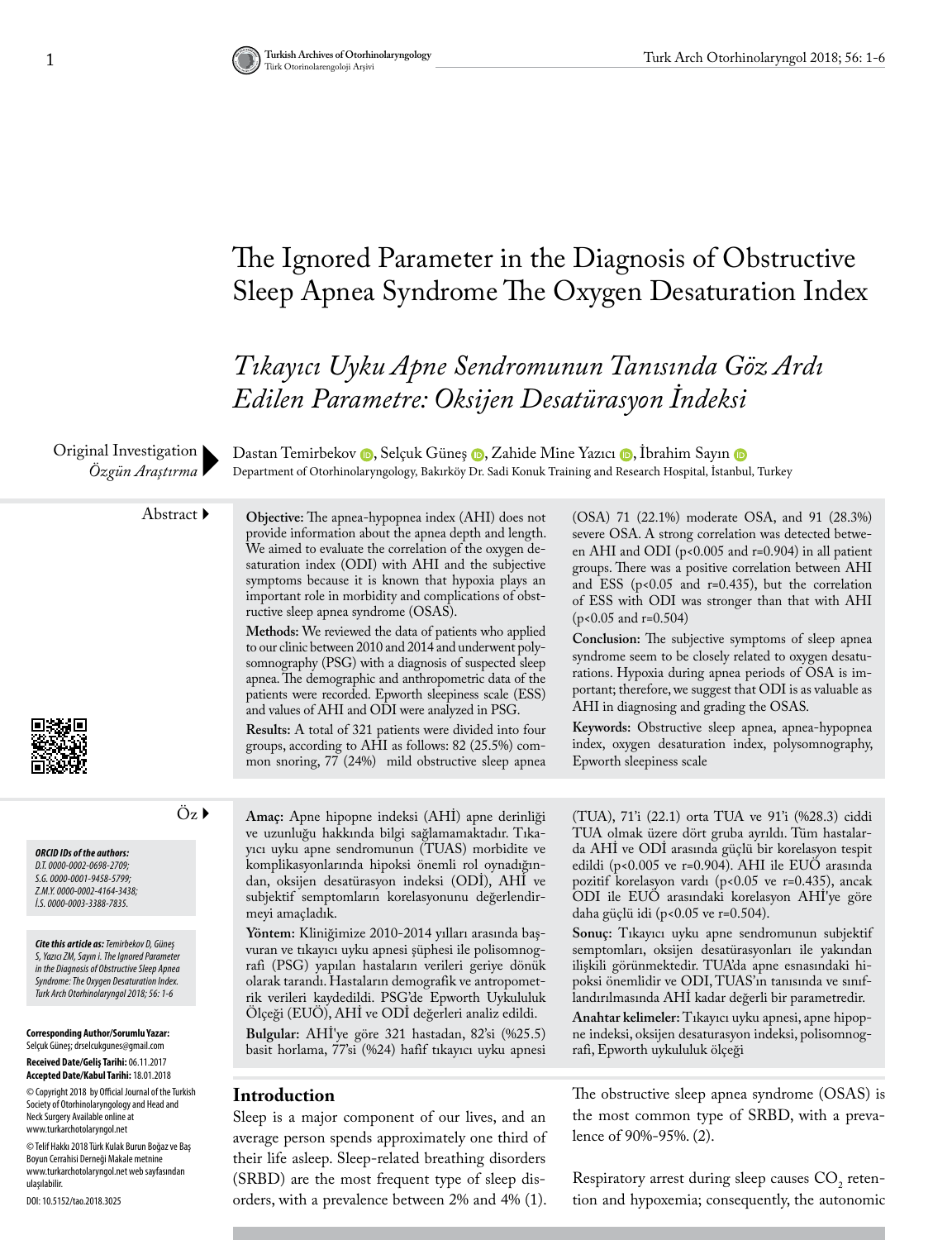and hemodynamic response mechanism is triggered (1). Reportedly, hypoxia events during obstructive sleep apnea (OSA) are closely related to cardiovascular pathologies such as stroke, arrhythmia, and coronary artery disease (3-5).

Full-night polysomnography (PSG) is the only diagnostic method to quantify SRBD and is considered the gold standard for the diagnosis of OSAS (6). Measurement of the number of apnea and hypopnea events per hour, which is called the apnea-hypopnea index (AHI), is used to grade OSA (7). The cardiovascular and cerebrovascular morbidity and mortality rates are increased in patients with AHI higher than 20. However, AHI lower than 20 does not eliminate increased morbidity in OSAS (8).

The most important problem regarding AHI is that the morphology of abnormal respiratory events (i.e., duration and depth) is not taken into account; thus, AHI is a quantitative parameter, and the physiological stress levels of different patients with similar AHI levels can be very different (4). In fact, when the depth and duration of the apnea attacks increase, AHI may paradoxically fall (4) (Figure 1). Therefore, we believe that additional parameters are required to evaluate OSAS.

Desaturation episodes are one of the main reasons for the development of complications associated with OSAS. The average number of desaturation episodes per hour can be measured



Figure 1. a, b. PSG images of two patients showing the apnea episodes. (a) It is observed that apnea attacks of the patient were longer and oxygen desaturations were deeper, but attacks were not so frequent (AHI 21.0), (b) It is observed that the patient had shorter apneas not with desaturation and apnea attacks, and they repeated more frequently (AHI 48.5).

using PSG and is called the oxygen desaturation index (ODI). Desaturation episodes are generally described as a decrease in the mean oxygen saturation of ≥4% (over the last 120 seconds) that lasts for at least 10 seconds. An ODI>5 is a good predictor for AHI>5 with an accuracy of 87%, an ODI>15 for AHI>15 with an accuracy of 84%, and an ODI>30 for AHI>30 with an accuracy of 93.7%. A cut-off value of the ODI>10 has high sensitivity (93.3%) to detect moderate and severe OSA. ODI has a prognostic value because the complications and mortality of OSA are related to nocturnal hypoxia (6).

Taking into consideration the importance of oxygen desaturation events in the pathophysiology of OSA, we aimed to study the relationship between ODI and AHI and the subjective symptoms of OSAS.

## **Methods**

We reviewed the data of patients who were referred to the Ear, Nose, and Throat Unit of our Sleep Diagnostics Department between January 2010 and June 2014. Patients were examined and underwent PSG and were asked to complete our OSA Department patient evaluation forms. Subjects with other sleep disorders, upper respiratory resistance syndrome, and comorbid respiratory diseases such as chronic obstructive pulmonary disease (COPD) were excluded from the study. Subjects younger than 18 years, with incomplete data, who had a total sleeping time of less than 4 hours in PSG reports, and who underwent PSG testing at other centers were also excluded.

Sleep and respiratory scores were attributed in line with the 2009 manual of the American Academy of Sleep Medicine. Apnea was defined as the absence of nasal airflow for at least 10 seconds, whereas hypopnea was defined as a decrease in nasal airflow of 30% for at least 10 seconds, a 4% decrease in oxygen saturation, or arousal. A decrease of at least 4% in the mean oxygen saturation value during sleep was considered to be desaturation, while the mean desaturation value in an hour was represented by ODI.

Patients were divided into four groups according to AHI, a commonly used indicator for the diagnosis and grading of sleep apneas. AHIs of <5, 5-14, 15-29, and ≥30 were referred to as common snoring, mild OSA, moderate OSA, and severe OSA, respectively. ODI was graded into three groups: mild (5- 14), moderate (15-29), and severe (≥30) OSA. Patients with an ODI<5 were graded as having no oxygen disturbance.

The validated Turkish version of the Epworth sleepiness scale (ESS) was used to evaluate the excessive daytime sleepiness (EDS) scores of the patients. ESS was categorized into three groups: no daytime sleepiness (ESS≤8), mild or moderate EDS (9-14), and severe EDS (15-24).

The relationships between OSA grade and demographic range, anthropometric features, other important parameters of PSG [ODI, lowest oxygen saturation  $(SaO_2)$ , mean  $SaO_2$ ], and ESS scores were evaluated.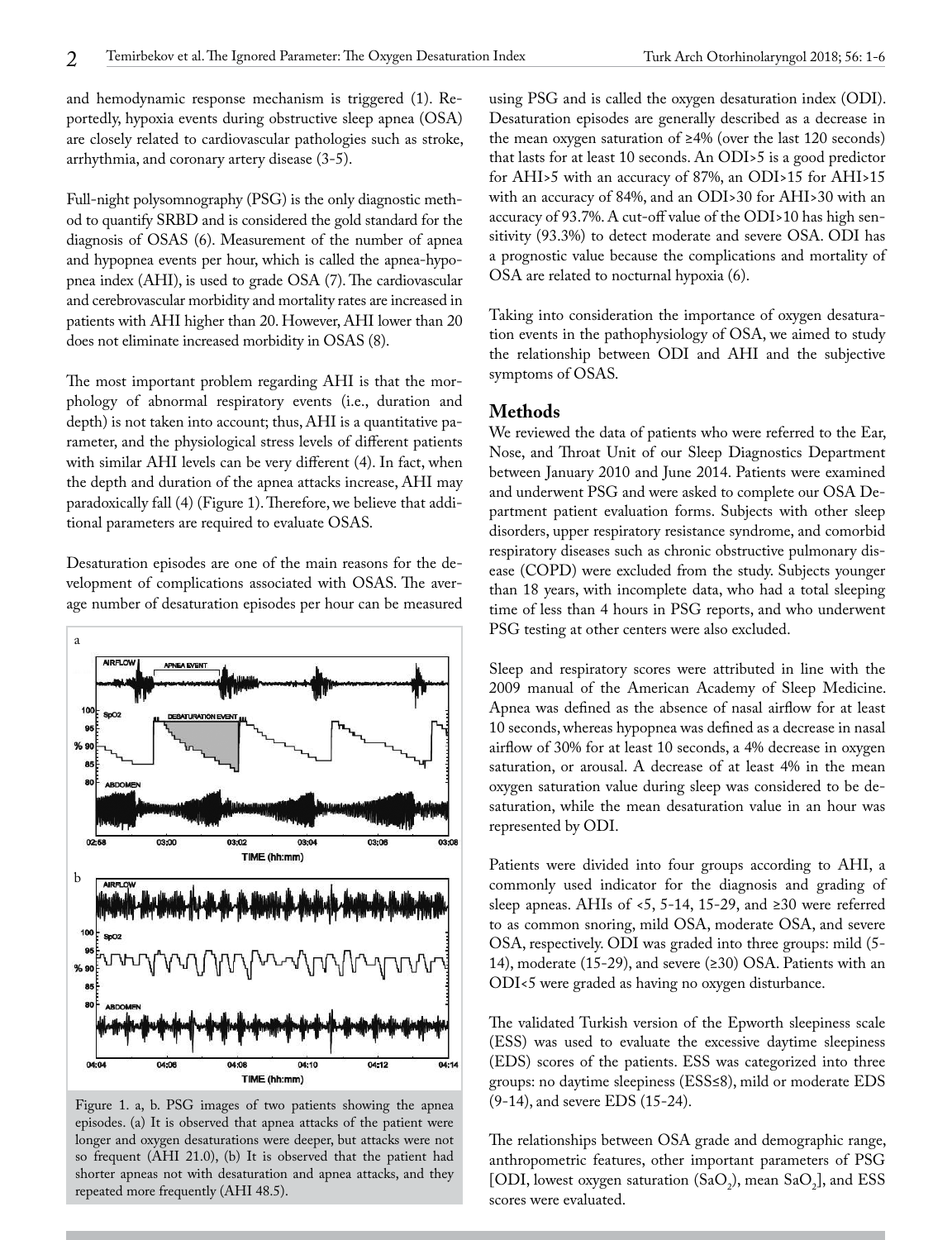|             | Median | Min. | Max. | Mean. | $\pm$ SD./n-% |
|-------------|--------|------|------|-------|---------------|
| Age         | 48     | 23   | 82   | 48.5  | ±11.7         |
| Female      |        |      |      | 62    | 19.3%         |
| Male        |        |      |      | 259   | 80.7%         |
| Weight (kg) | 86     | 52   | 143  | 89    | ±15.5         |
| Height (cm) | 172    | 80   | 200  | 171.7 | ±9.9          |
| BMI         | 29.4   | 16   | 57.6 | 30.1  | ±5.1          |

**Table 1.** Demographic and anthropometric characteristics of patients

AHI: apnea-hypopnea index; ESS: Epworth sleepiness scale; OSA: obstructive sleep apnea; BMI: body mass index; SD: standard deviation

**Table 2.** Range of grading according to ESS, AHI, and ODI

|            | Severity             | Number | $\frac{0}{0}$ |
|------------|----------------------|--------|---------------|
| AHI        | $CS$ (<5)            | 82     | 25.5          |
|            | Mild $OSA (5-14)$    | 77     | 24.0          |
|            | Moderate OSA (15-29) | 71     | 22.1          |
|            | Severe OSA $(≥30)$   | 91     | 28.3          |
| <b>ESS</b> | Normal $(58)$        | 148    | 46.1          |
|            | Mild/Moderate (9-14) | 100    | 31.1          |
|            | Severe (15-24)       | 73     | 22.7          |
| ODI        | $CS$ (<5)            | 64     | 19.9          |
|            | Mild $OSA (5-14)$    | 90     | 28            |
|            | Moderate OSA (15-29) | 68     | 21.2          |
|            | Severe OSA $(230)$   | 99     | 30.8          |

AHI: apnea-hypopnea index; ESS: Epworth sleepiness scale; ODI: oxygen desaturation index; CS: common snoring; OSA: obstructive sleep apnea

#### **Statistical analysis**

Statistical analyses were performed using the Statistical Package for the Social Sciences 22.0 (IBM Corp.; Armonk, NY, USA) software for the analysis of quantitative data. Spearman analyses were used for the correlation analysis. The Kappa concordance test was used for the concordance analysis.

Informed consent was obtained from all patients, and the study was approved by the Institutional Ethics Committee of Bakırköy Dr Sadi Konuk Training and Research Hospital (2014/12/01; Date: 09/15/2014).

### **Results**

During a retrospective review of the data, 321 patients were found to be eligible and were enrolled in the study. The demographic and anthropometric characteristics of the patients are given in Table 1. The male/female ratio of OSA was found to be 4.1:1, and the mean patient age was 48.5 (range, 23.0- 82.0) years, but these findings do not reflect the general population.

#### **Table 3.** AHI and ESS correlation according to OSA grades

|     |   | <b>ESS</b> |       |          |        |  |
|-----|---|------------|-------|----------|--------|--|
|     |   | Normal     | Mild  | Moderate | Severe |  |
|     | r | 0.189      | 0.066 | 0.270    | 0.207  |  |
| AHI | p | 0.090      | 0.568 | 0.023    | 0.049  |  |

AHI: apnea-hypopnea index; ESS: Epworth sleepiness scale; OSA: obstructive sleep apnea

**Table 4.** AHI and ODI correlation according to the OSA grades

|     |   |        |          | ODI          |                   |
|-----|---|--------|----------|--------------|-------------------|
|     |   | Normal | Mild OSA | Moderate OSA | <b>Severe OSA</b> |
|     | R | 0.411  | 0.589    | 0.600        | 0.739             |
| AHI | Р | 0.000  | 0.000    | 0.000        | 0.000             |

AHI: apnea-hypopnea index; ODI: oxygen desaturation index; OSA: obstructive sleep apnea

Table 5. The comparison of the correlations between AHI-ESS and ODI-ESS

|     |   | ESS   | <b>ODI</b> |     |   | <b>ESS</b> |
|-----|---|-------|------------|-----|---|------------|
|     |   | 0.435 | 0.904      | ODI |   | 0.504      |
| AHI | D | 0.000 | 0.000      |     | р | 0.000      |

AHI: apnea-hypopnea index; ESS: Epworth sleepiness scale; ODI: oxygen desaturation index; OSA: obstructive sleep apnea

According to AHI results of these patients, 82 patients (25.5%) were classified as experiencing common snoring, 77 patients (24%) were classified with mild OSA, 71 patients (22.1%) were classified with moderate OSA, and 91 patients (28.3%) were classified with severe OSA. The range of OSA grades according to each parameter (AHI, ESS, and ODI) is presented in Table 2.

None of the parameters (AHI, ODI, and ESS) showed a significant correlation with age or height (p>0.05). However, there were positive correlations with body mass index and weight (p<0.05) and negative correlations with the lowest  $SaO<sub>2</sub>$  (p<0.05), and these were found to be statistically significant.

There was no significant correlation between AHI and ESS (p>0.05) in patients who had normal AHI scores or mild OSA. However, there was a significant positive correlation between AHI and ESS values in patients with moderate or severe OSA (p<0.05) (Table 3). In all OSA grades, in relation to AHI, there was a significant positive correlation between AHI and ODI (p<0.05) (Table 4). Significant positive correlations were found between AHI and both ESS and ODI (p<0.05). There was a positive correlation between ODI and ESS, and this correlation was higher than that between AHI and ESS (r=0.504 and r=0.435, respectively) (Table 5).

Kappa analysis showed a significant concordance of 72.3% (Table 6) between AHI and ODI (p<0.05).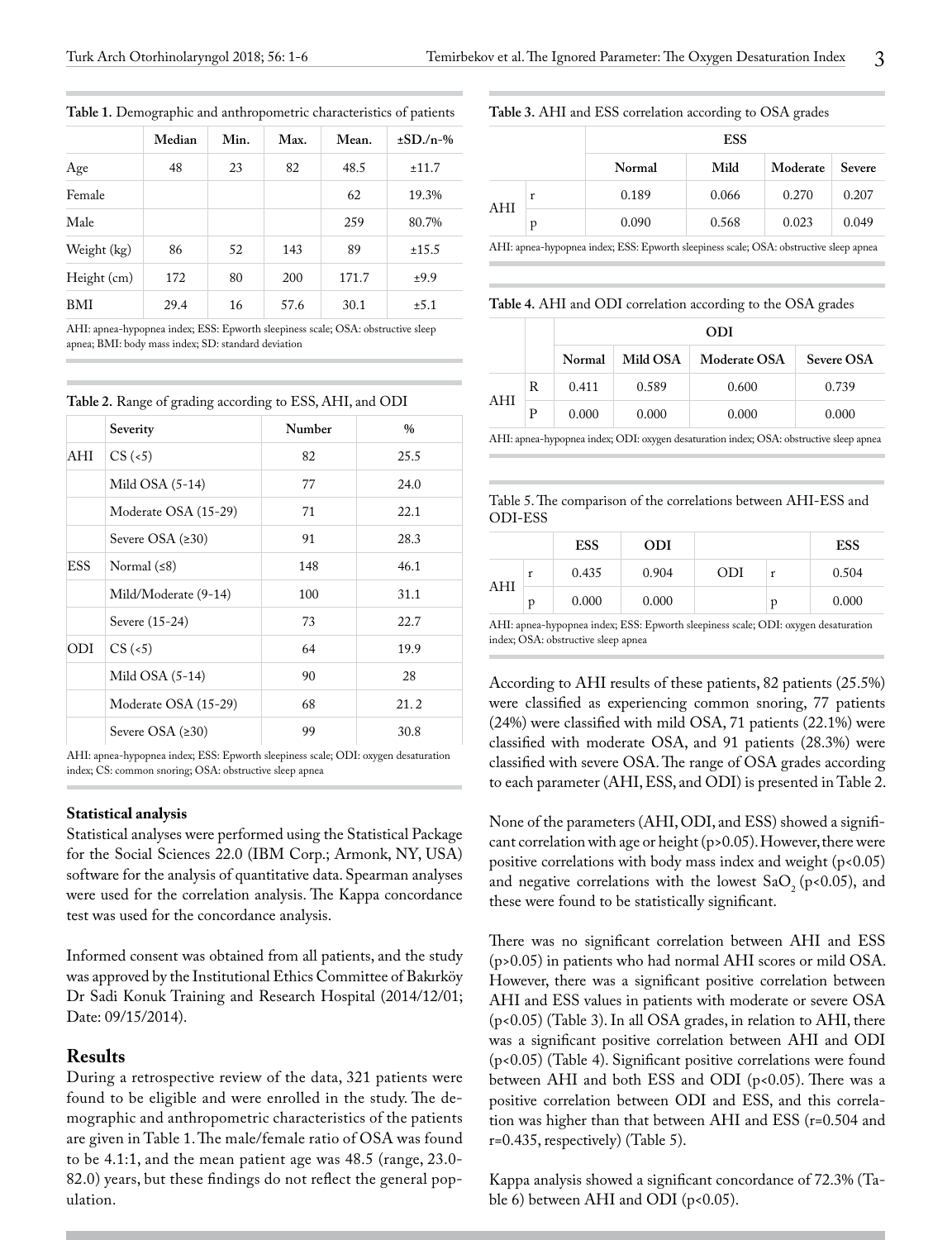|            |              | AHI       |          |              |            |           |       |       |
|------------|--------------|-----------|----------|--------------|------------|-----------|-------|-------|
|            |              | <b>CS</b> | Mild OSA | Moderate OSA | Severe OSA | Coherence | Kappa | D     |
| <b>ODI</b> | <b>CS</b>    | 54        | 8        |              | $\Omega$   | 72.3%     | 0.629 | 0.000 |
|            | Mild OSA     | 25        | 53       | 12           | $\theta$   |           |       |       |
|            | Moderate OSA | 2         | 12       | 44           | 10         |           |       |       |
|            | Severe OSA   |           |          | 13           | 81         |           |       |       |

**Table 6.** Concordance test according to AHI and ODI

#### **Discussion**

Obstructive sleep apnea is a common health problem and is characterized by episodic obstructions in the upper airway, nocturnal hypoxemia, and sleep defects. EDS is one of the most common symptoms of OSAS (5). This situation affects the cognitive functions and work performance of patients (5, 9). However, not all patients with OSA complain of daytime sleepiness. On the contrary, the EDS complaints of some OSA patients may be very severe (10, 11).

Mediano et al. (5) determined that patients with daytime sleepiness had shorter sleep latencies, increased sleeping efficiency, and worse nocturnal oxygenation compared to patients without daytime sleepiness. They found that the most important indicator of daytime sleepiness in OSA patients was nocturnal hypoxemia (5). According to another study by Roure et al. (12), OSA patients with daytime sleepiness slept longer and more effectively compared to those without daytime sleepiness, but their nocturnal oxygenation and sleep fragmentation were worse. Hence, Roure et al. (12) emphasized the importance of nocturnal hypoxemia for OSA. Different methods have been developed for the interpretation of EDS. Among them, the most commonly used method is ESS (12, 13).

A significant positive correlation was found between AHI values and ESS values when comparing, without distinguishing between AHI levels. However, when the values were compared after distinguishing according to severity, ESS and AHI values of patients with mild OSA and common snoring were not found to be correlated, although there was a positive correlation between patients with moderate and severe OSA. Kulkas et al (4) stated that AHI was not a sufficient parameter for diagnosis or prognosis. Therefore, they conducted research on 160 patients and developed a new parameter to measure the amount of desaturation. In their study, which examined an average of 183 months of follow-up results, they demonstrated that patients with the same AHI values may have OSAs of different severities and thus, different prognoses (4).

Otero et al. (7) evaluated several respiratory-related parameters and their potential to assist the diagnosis of OSA. By calculating the combined percentage of apnea, hypopnea, and desaturation duration from the total sleep time, they claimed that they could diagnose OSA with increased accuracy compared to AHI (7).

As mentioned above, if one accepts that hypoxia is an important factor for the development of different complications and the pathogenesis of OSA, AHI scores alone are insufficient to grade the severity of OSA, and hypoxia events should not be ignored during the diagnosis and classification of OSA.

Another parameter used for increasing the diagnosing and grading the quality of PSG is ODI. ODI is the mean number of desaturation events that occur within an hour. Several studies have reported a strong correlation between AHI and ODI (1, 14). ODI can be measured with nocturnal oximetry (NO), which consists of pulse oximetry and a saturation-recording device. The main principle of NO is to calculate and record desaturation events during night sleep. The use of pulse oximetry is cost effective, easy to apply, and non-invasive; therefore, many authors have recommended it as a screening test for OSA (14-16).

Fietze et al. (17) conducted PSG on OSA patients and measured their ODI values taken over seven consecutive nights with NO. They found a high consistency across different nights and a correlation with AHI. Nuber et al. (18) claimed that the combined use of nocturnal pulse oximetry and ESS can double the accuracy of the diagnosis. The cut-off value of ODI in the diagnosis of OSA remains controversial. There is also conflict regarding the threshold value of ODI for OSA. Although some authors state that the lower limit should be  $\ge 5$ ,  $\ge 10$ , or  $\ge 15$ , the most commonly used limit and the one we used in this study was ≥5  $(6, 17, 19)$ .

Our study separately assessed each group according to AHI and found that ESS values of the patients linked to common snoring and mild OSA were not correlated to AHI, whereas ESS values of the moderate and severe OSA groups were positively correlated. In line with the literature, we found that there was a high positive correlation between AHI and ODI among all patient groups ( $p$ <0.05 and  $r$ =0.904) (Table 4, 5) (6). Perhaps the most important finding was that there was a positive correlation between ODI and ESS (p<0.05 and r=0.435) (Table 3, 5), and it was noticeable that the positive correlation between ODI and ESS levels was clearer than that for AHI (p<0.05 and r=0.504) (Table 5). Furthermore, the cohesion rate of our study was found to be 72.3% according to all three parameters of AHI and ODI criteria. Although AHI and ODI were correlated and the cohesion rate was high, different conclusions could be drawn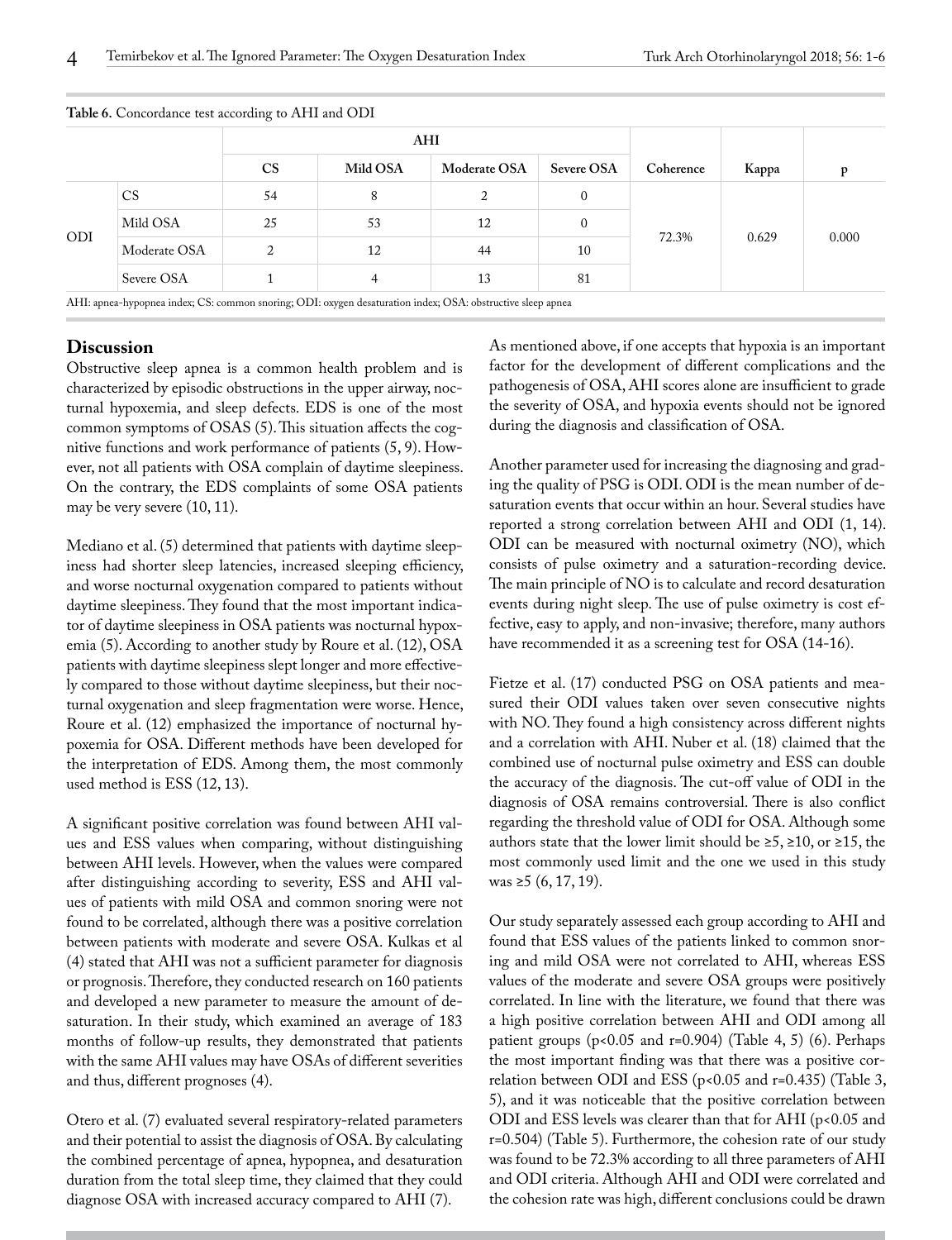from the same patient depending on each criterion. For example, as indicated in Table 6, only 44 (61.9%) of the 71 patients who were considered to have mild OSA according to AHI were consistent with the criteria for mild OSA, 12 (16.9%) with the criteria for light OSA, two (2.81%) with the criteria for common snoring, and 13 (18.3%) with the criteria for severe OSA, according to ODI. In light of the finding that there was a stronger correlation between ESS and ODI and the change in OSA severity as assessed by ODI, ODI should not be ignored while determining the severity of the OSA.

However, the use of ODI as part of the OSA assessment has some disadvantages. First, it is not suitable for cases with respiratory disease or a disease that causes hypercapnia; therefore, comorbidities need to be thoroughly investigated for a definitive diagnosis in OSA patients. Another disadvantage is that ODI alone cannot indicate the origin of hypoxaemia. However, when the saturation record is closely examined, it is possible to distinguish apnea from hypopnea, central apnea from obstructive apnea, and even Cheyne-Strokes respiration according to the morphology of the saturation fluctuations (15) (Figure 2). Factors such as anemia, hypotension, peripheral vascular disorders, obesity, COPD, and frequent movement during sleep can cause misleading results in pulse oximetry (15). Hence, ODI should be assessed alongside the other parameters of PSG.

Furthermore, assessment of ODI together with objective tests to measure daytime sleepiness and quality of life may increase the evidence level of these types of studies.

## **Conclusion**

Polysomnography is accepted as a gold standard examination method for the diagnosis of OSA. OSA is an important public health problem around the world and still has many unknown features. Consideration should be given to the fact that falls in oxygen saturation play an important role in the development of OSA complications.



Figure 2. Respiratory patterns during a 3-minute time period for a patient with OSA syndrome showing obstructive apneas with typical saw-tooth morphology of the pulse oximetry curve

Flow<sub>na</sub>=Nasal and oral airflow, Resp<sub>th</sub>=Thoracic respiratory effort, Resp<sub>abd</sub>=Abdominal respiratory effort, Resp<sub>sum</sub>=Thoracic and abdominal respiratory effort total, O=Obstructive apnea.

We suggest that ODI, an indicator of the number of oxygen desaturations developing together with apnea and hypopnea during sleep, can be a significant parameter in addition to AHI for the diagnosis of OSA. We state that ODI should not be neglected during the PSG assessment of OSA patients and that this assessment criterion is at least as important as AHI. We believe that a new OSA evaluation approach, taking into account ODI along with AHI, should be utilized.

**Ethics Committee Approval:** Ethics committee approval was received for this study from the Ethics Committee of Bakırköy Dr. Sadi Konuk Training and Research Hospital (2014/12/01; Date: 09/15/2014).

**Informed Consent:** Written informed consent was obtained from patients who participated in this study.

Peer-review: Externally peer-reviewed.

**Author Contributions:** Concept - Z.M.Y.; Design - Z.M.Y., D.T., İ.S.; Supervision - Z.M.Y., İ.S.; Resource - S.G., D.T.; Materials - D.T., İ.S.; Data Collection and/or Processing - S.G., D.T.; Analysis and/or Interpretation - Z.M.Y., D.T.; Literature Search - S.G., D.T.; Writing - Z.M.Y., S.G., D.T.; Critical Reviews - İ.S.

**Acknowledgement:** The authors thank to PSG Technician Metin İlkılıç for his assistance in the data collection.

**Conflict of Interest:** No conflict of interest was declared by the authors.

**Financial Disclosure:** The authors declared that this study has received no financial support.

**Etik Komite Onayı:** Bu çalışma için etik komite onayı Bakırköy Dr Sadi Konuk Eğitim Araştırma Hastanesi Etik Kurul'undan alınmıştır (2014/12/01; Tarih: 09/15/2014).

**Hasta Onamı:** Yazılı hasta onamı bu çalışmaya katılan hastalardan alınmıştır.

**Hakem Değerlendirmesi:** Dış bağımsız.

**Yazar Katkıları:** Fikir - Z.M.Y.; Tasarım - Z.M.Y., D.T., İ.S.; Denetleme - Z.M.Y., İ.S.; Kaynaklar - S.G., D.T.; Gereçler - D.T., İ.S.; Veri Toplanması ve/veya İşlemesi - S.G., D.T.; Analiz ve/veya Yorum - Z.M.Y., D.T.; Literatür Taraması - S.G., D.T.; Yazıyı Yazan - Z.M.Y., S.G., D.T.; Eleştirel İnceleme - İ.S.

**Teşekkür:** Yazarlar verilerin toplanmasındaki yardımlarından dolayı Uyku Teknisyeni Metin İlkılıç'a teşekkür ederler.

**Çıkar Çatışması:** Yazarlar çıkar çatışması bildirmemişlerdir.

**Finansal Destek:** Yazarlar bu çalışma için finansal destek almadıklarını beyan etmişlerdir.

# **References**<br>1. Zhan G. Fe

Zhan G, Fenik P, Pratico D, Veasey SC. Inducible nitric oxide synthase in long-term intermittent hypoxia: hypersomnolence and brain injury. Am J Respir Crit Care Med 2005; 171: 1414-20. **[\[CrossRef\]](https://doi.org/10.1164/rccm.200411-1564OC)**